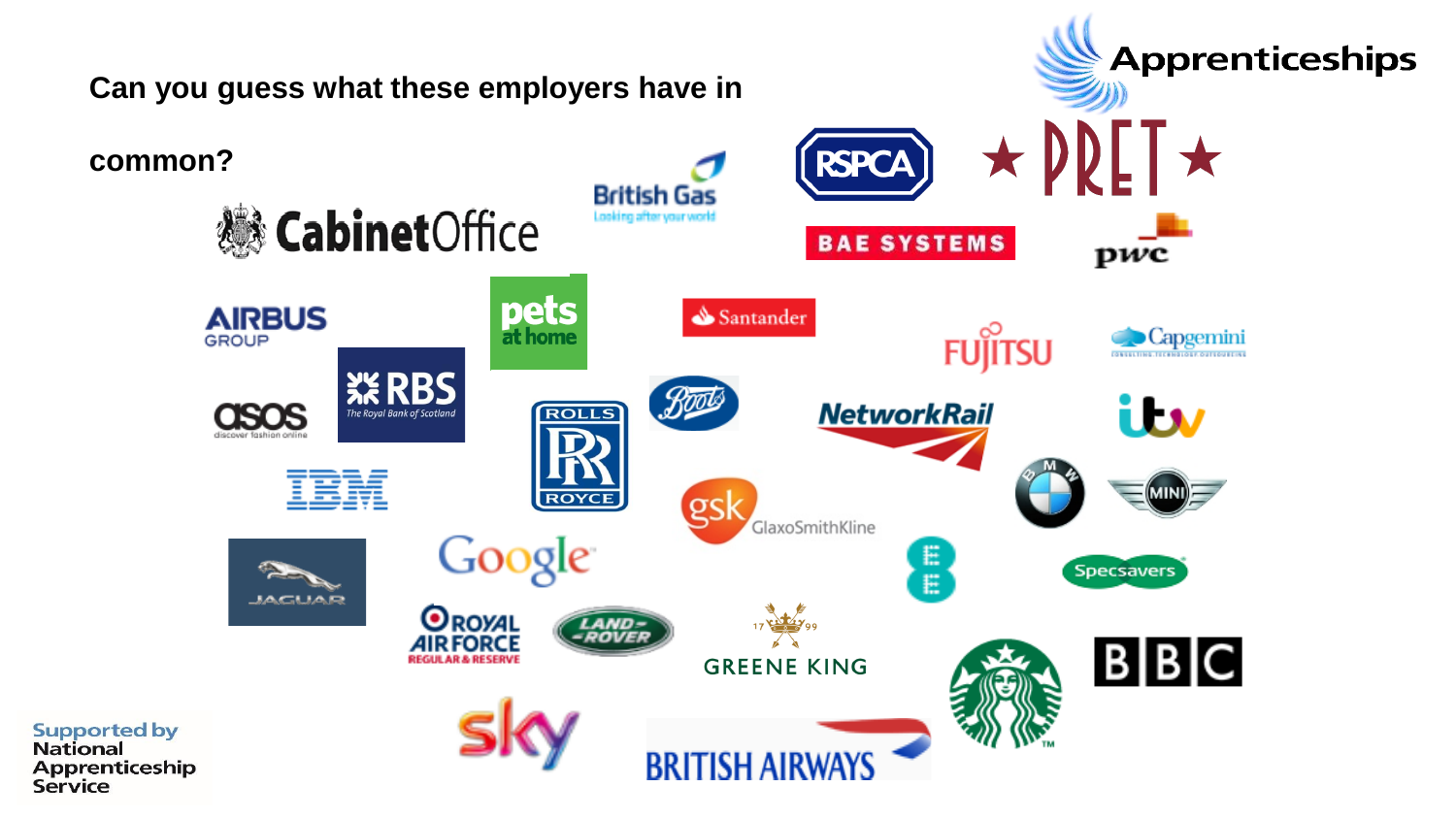# **What is an apprenticeship?**

- **A combination of work, practical training in a job and study for a qualification.**
- **You get paid.**
- **You get holiday pay.**
- **Study for a related qualification (usually one day per week.)**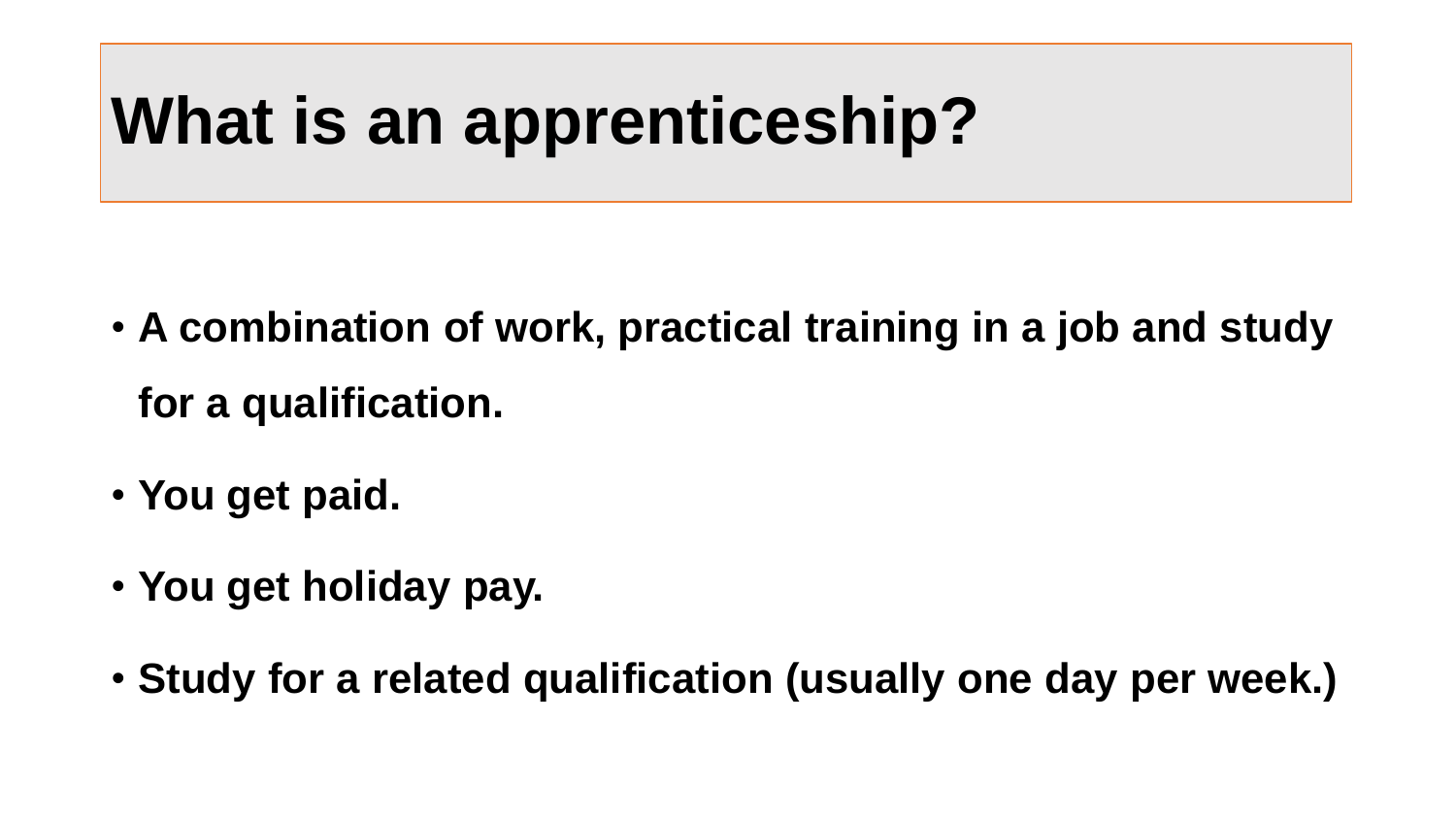#### **So what are the benefits of doing an apprenticeship?**

➢**You work alongside experienced staff.**

➢**You gain job specific skills.**

➢**You go straight into the world of work.**

➢**You earn on the job and any education fees are paid for you.**

➢**You will get a qualification.**

➢**You will gain practical experience.**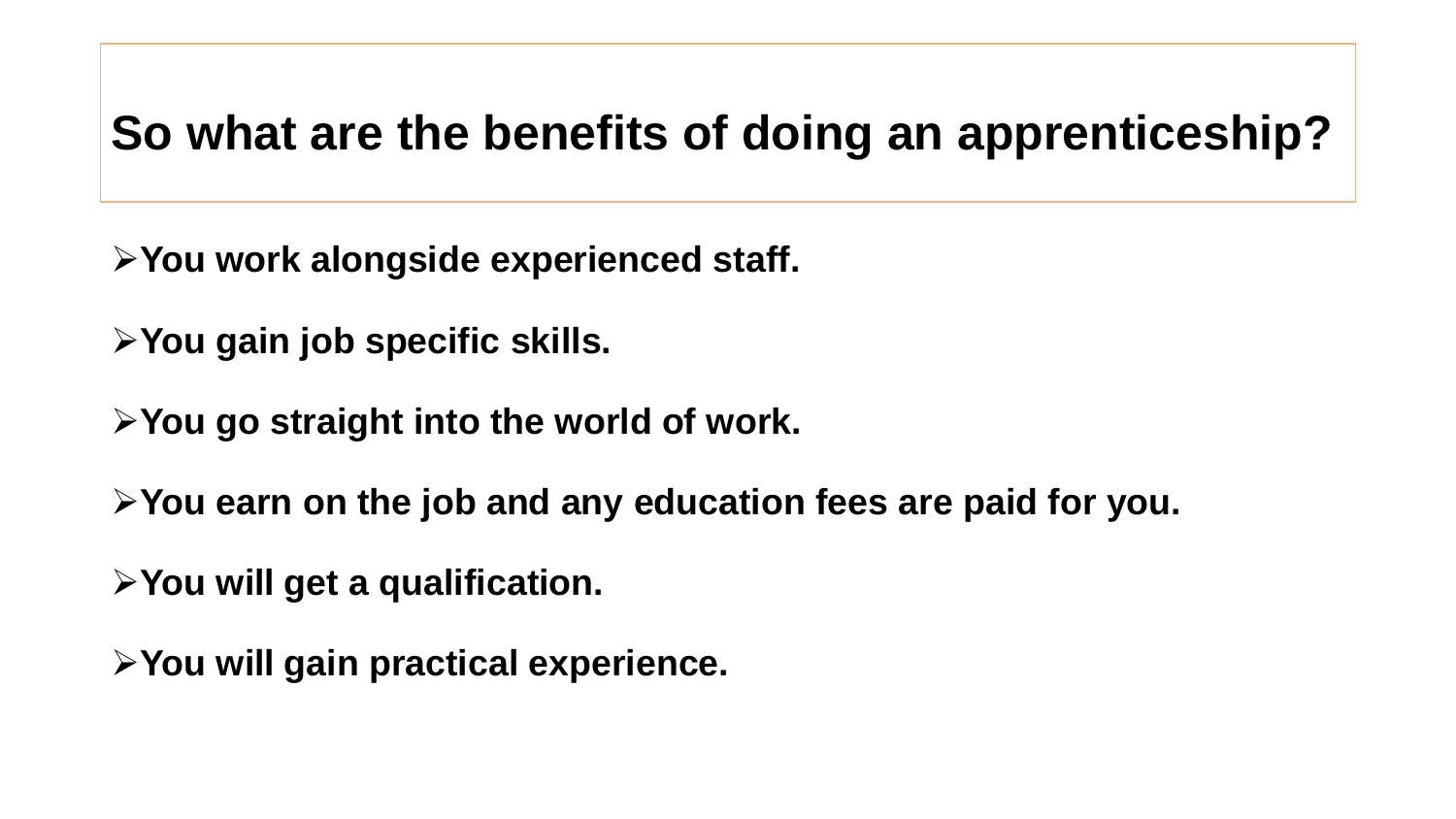

#### **Click on this link to find out more**

**about apprenticeships…**

**There's lots of different jobs and** 

**careers than can start with an** 

**apprenticeship, but it is always a good** 

**idea to back up any apprenticeship** 

**applications with a college course too.**

**Supported by National Apprenticeship**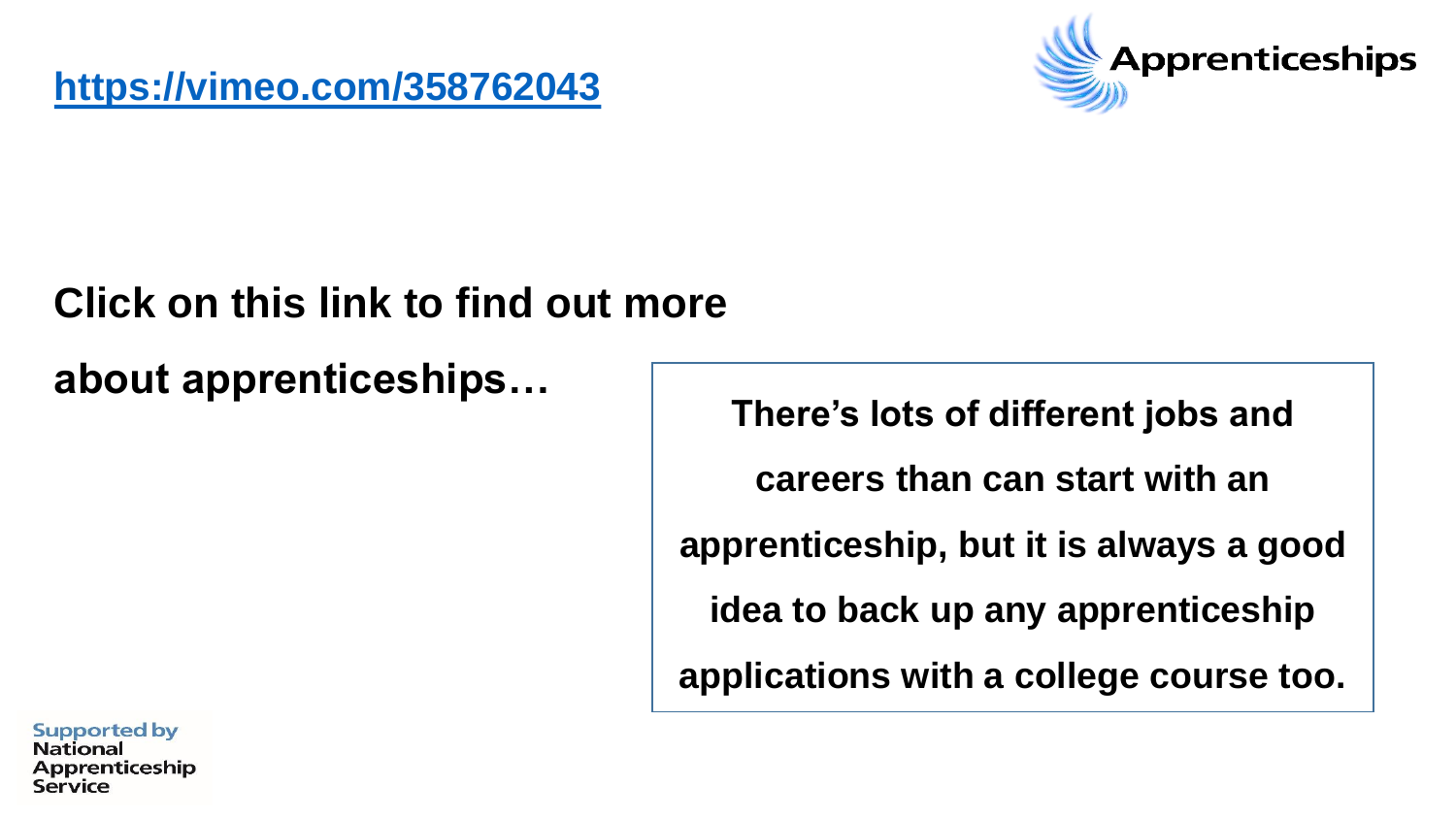#### **Levels of apprenticeships**



| <b>Intermediate</b><br>Level 2                                               | <b>Equivalent to 5 GCSEs A*-C</b>                  |
|------------------------------------------------------------------------------|----------------------------------------------------|
| Level 3<br><b>Advanced</b>                                                   | <b>Equivalent to 2 A-level passes</b>              |
| Higher Levels 4,5,6 &7                                                       | <b>Equivalent to Foundation Degree &amp; above</b> |
| <b>Degree Levels 6,7</b><br><b>Equivalent to Bachelors or Masters degree</b> |                                                    |

**Supported by National** Apprenticeship<br>Service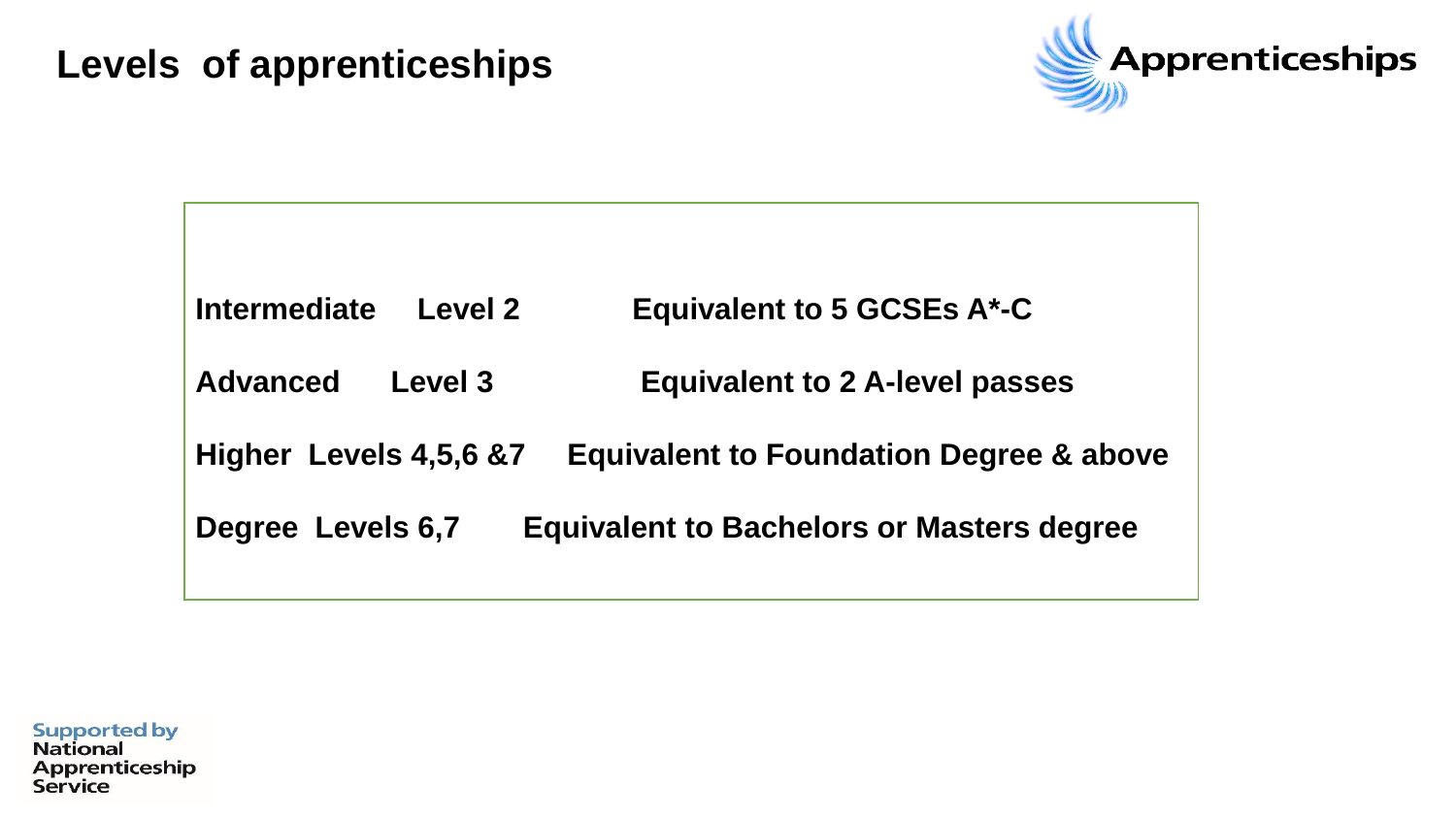

**Q: Will an apprenticeship limit my career options?**

**A : No way! There are apprenticeships in many sectors that lead to very impressive jobs!**

**Q: Are most apprenticeships in hairdressing and construction?**

**A: NO ! You can be an architect; food technologist; digital** 

**journalist; cyber intrusion analyst; aerospace engineer and lots** 

**more. Go to [www.apprenticeships.gov.uk](http://www.apprenticeships.gov.uk/) to find out more!**

**Supported by National** prenticeship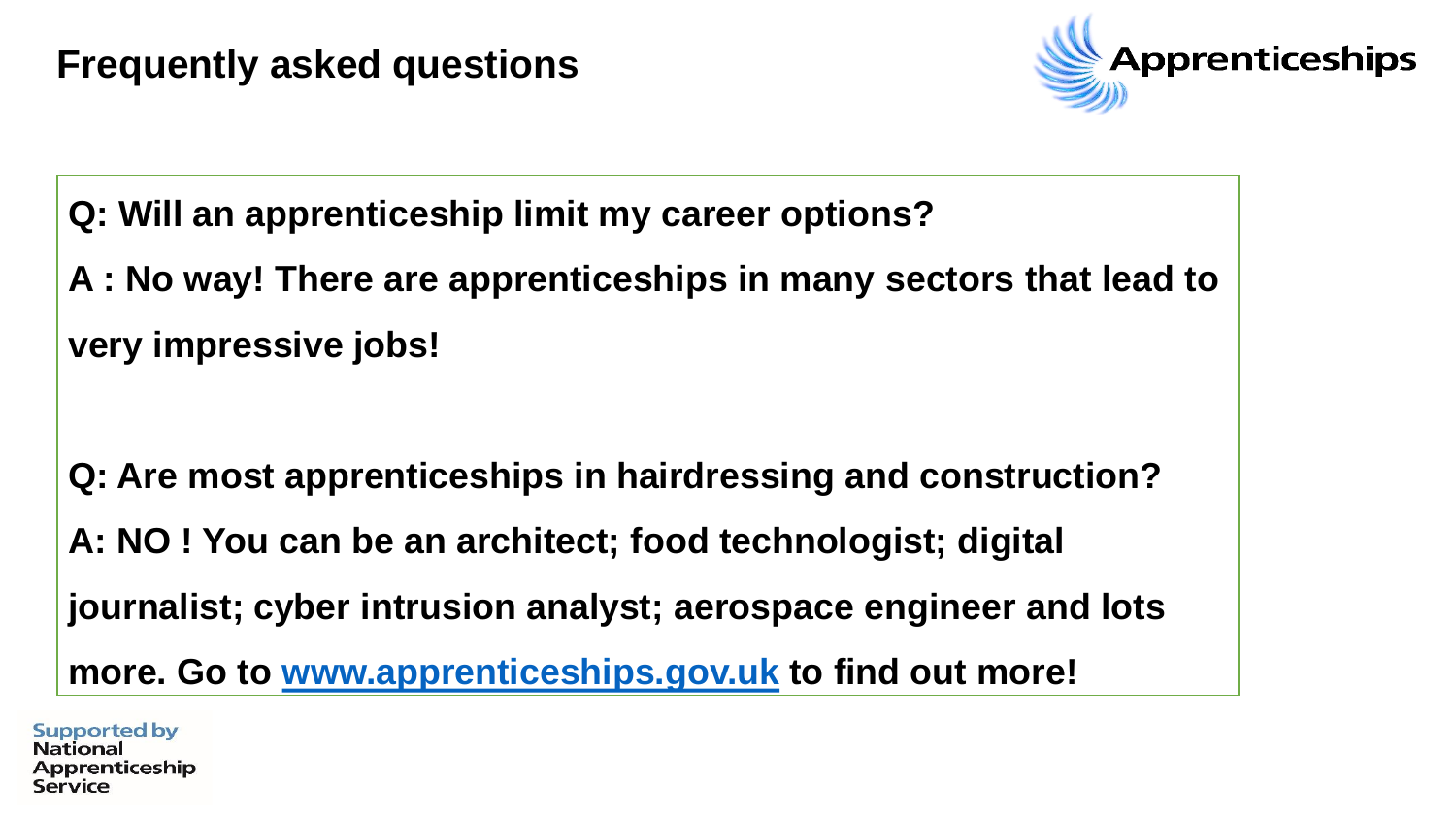

**Q: Can an apprentice still get a degree?**

**A: Yes and your employer should pay your fees! You might use this route to** 

**become a : solicitor; chartered surveyor; police officer; paramedic etc Go onto** 

**[www.amazingapprenticeships.com](http://www.amazingapprenticeships.com/) to fully explore!**

**Supported by National Apprenticeship**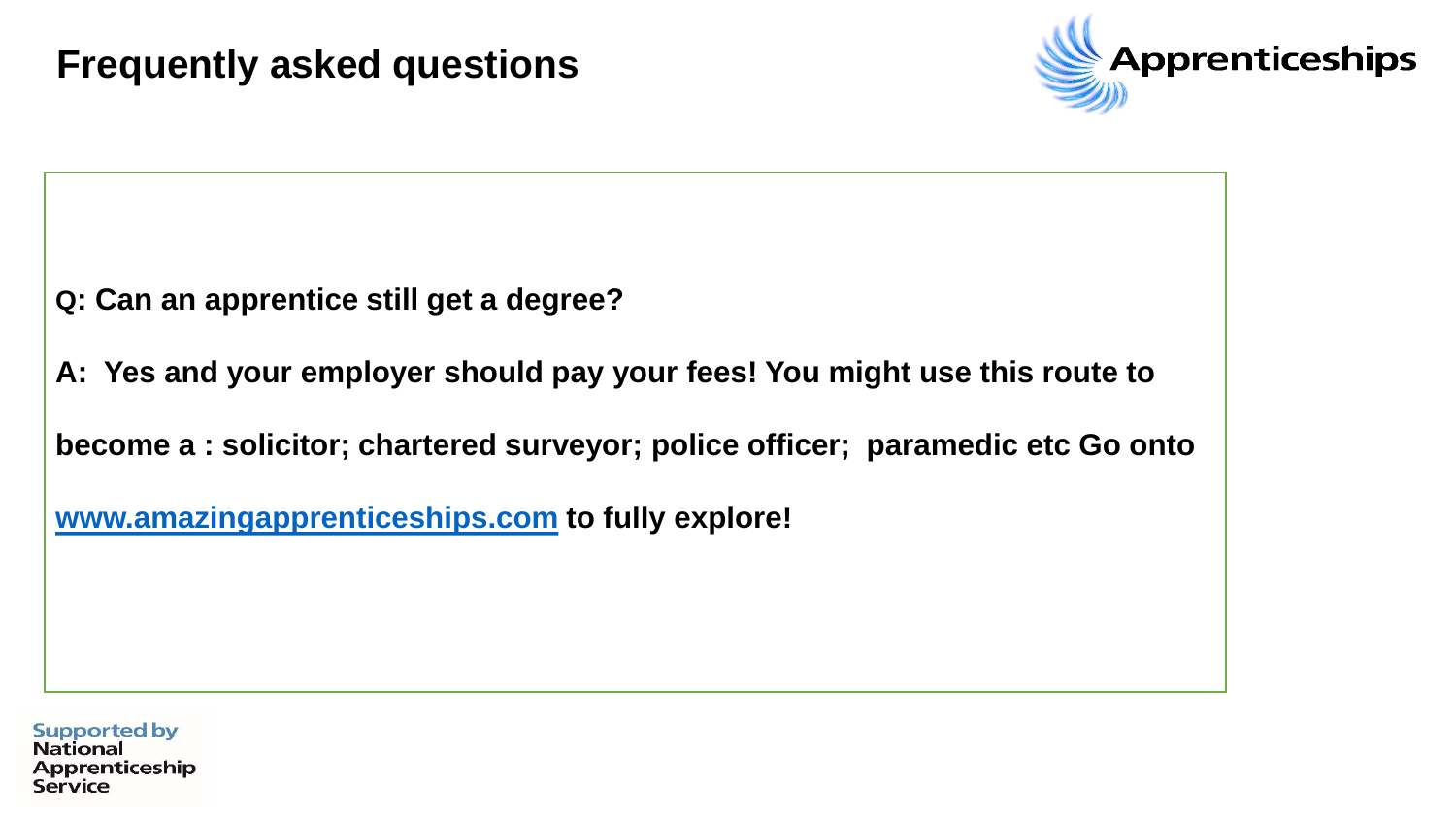

**Q: Is it hard to find an apprenticeship.**

**A: The truth is that it can be quite competitive – but do not let that put you off! You will** 

**have skills and qualities that will suit some employers and can be a success. The issue** 

**is that you have to keep looking for apprenticeships throughout Y11 – as employers do** 

**not have a set date to advertise their jobs. Use the websites shown in this ppt to help** 

**you. Always back up any apprenticeship applications with a college application for a** 

**courses that do actually interest you – just in case you need this.**

#### **Supported by National Apprenticeship**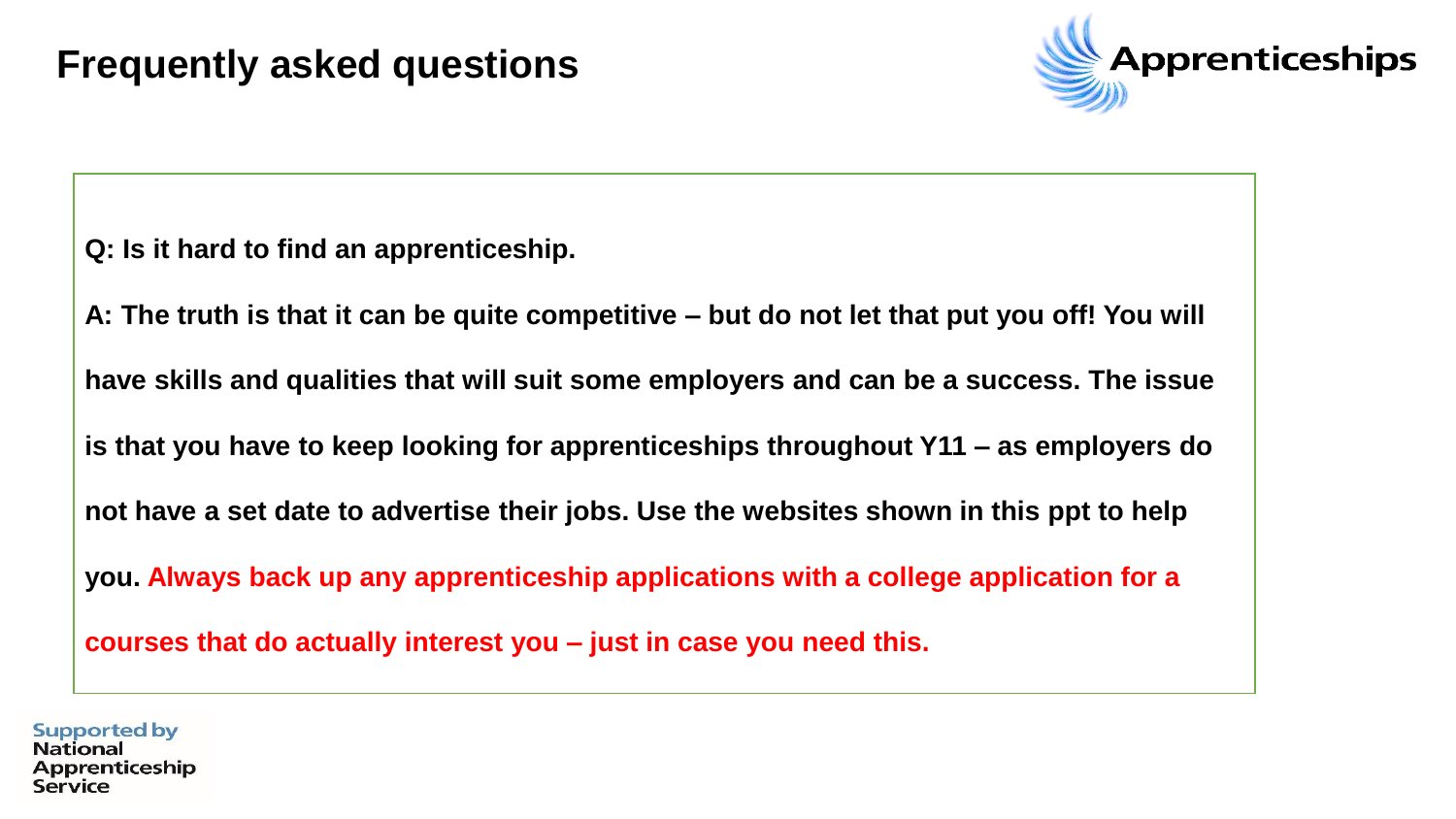#### Duration

• 1 to 5 years to complete depending on level.



• There is no guarantee that you will get an apprenticeship. You MUST also apply to college as you have got to stay in training/education until you are 18.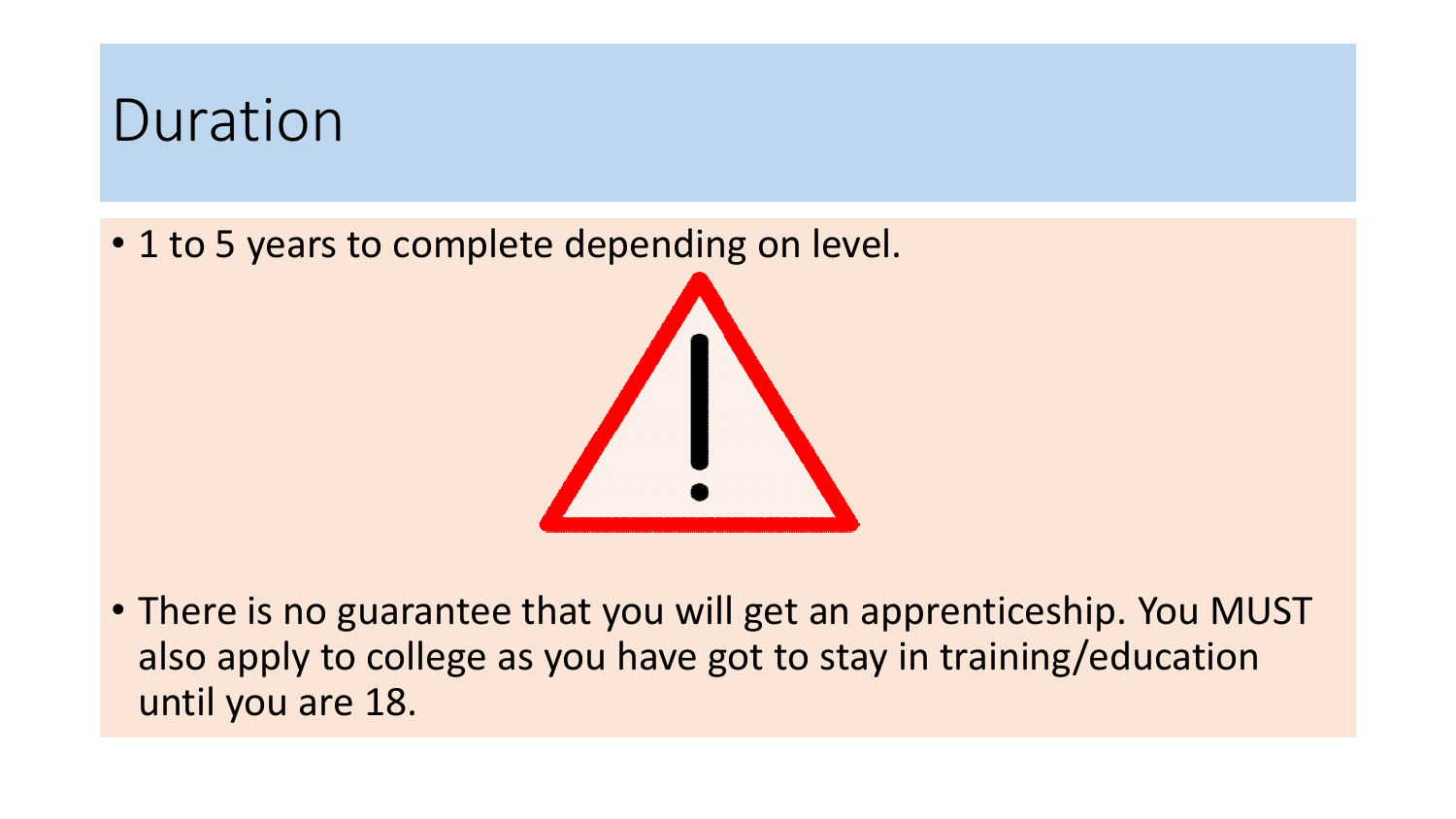#### Traineeships

• If you are not ready for an apprenticeship, a traineeship is a course designed to prepare you for one, that includes work experience.